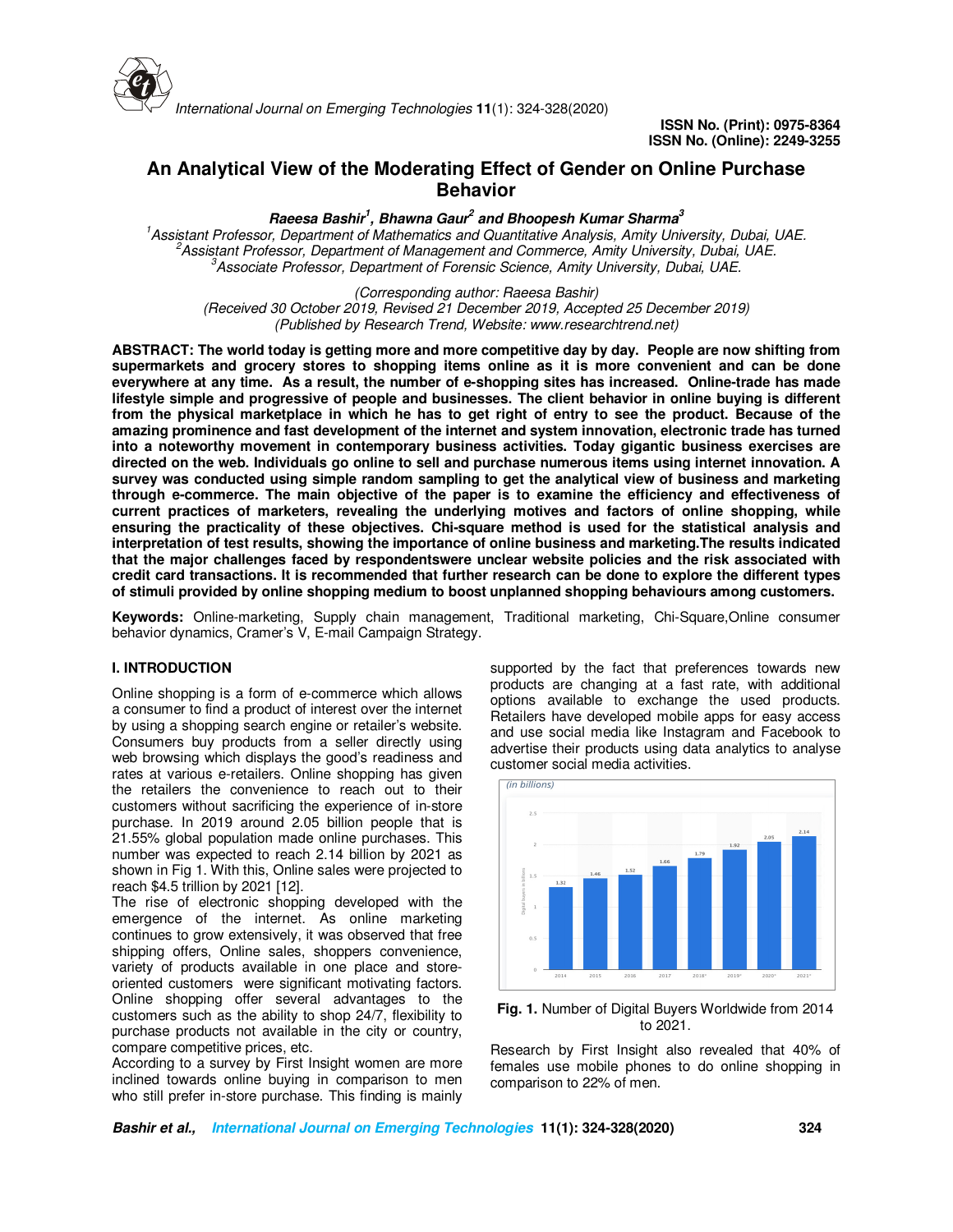This study is conducted to analyse the effect of gender on online purchase behaviour of consumers [10, 11]. Despite the numerous researches on online purchasing behavior of customers, there is a gap in the research revealingthe impact of gender on online buying behavior of consumers. So the main aim of the current study is to analyse if there isany significant influence of gender on online buying behavior of customers.



**Fig. 2.** Ecommerce Trends.

# **II. BACKGROUND**

Throughout marketing literature, customer satisfaction is regarded as one of the most studied constructs. It plays a major role in the competitive environment due to its ability to maintain existing clients and introduce new clients. Some researchers have defined satisfaction as a person's feeling of pleasure or dissatisfaction resulting from a comparison of product or service results and expectation [6]. Oliver offered another point of view, in which he described customer satisfaction as the "market answer to fulfillment." It is a decision related to a product/service function, or the product or service has actually provided (or is providing) a pleasurable degree of fulfillment related to consumption [2]. Customer satisfaction is a very important factor that would decide an organization's attractiveness to consumers and its products and services. It is evident that customer satisfaction is crucial for long-term retention of those customers with the company [1].

Guo& Luo explored the impact of sales through a novel set of product-level data in their research paper entitled "The effect of sales and evidence from micro-data." Results of their study states that when the products and services are placed on sale, buyers are more prone to price compared with when there is no sale. They also found through their research that shoppers are more conscious of price decreases than price increases i.e. price magnitude decreases are much greater than price magnitude decreases [3]. Faqih observed that the perceived risk also has the characteristics of shopper's secret eagerness to engage in online shopping since it is perceived to increase web-based shopping vulnerabilities, the non-traditional mode [4].

Alreckconcluded that online merchants who jointly support both time-saving and faster task fulfillment attract more customers than those who concentrate on just one of those advantages [15]. Data about online customer purchasing behavior is needed to help businesses identify their website design, online advertising, market segmentation, product variety and inventory holding and distribution strategies [7].

Dodds studied the impact of size, brand and store details on product assessments of the purchasers [8]. The importance of time spent in price comparison shopping was measured by Marmorstein [9]. Lee and Kozer studied the dimensions and purchasing intentions of online shopping websites and found that readability for telepresence and material relevance had a direct influence on on online purchases [14]. Brynjolfsson and Smith stressed that branding and trust among internet retailers remain important sources of heterogeneity [13]. Although many researchers have examined the attitude of online shopping in different parts of the world but there is still a lack of studies on the attitude of online shopping in certain countries and cultures. Augmented Technolgy Accaeptance Model (TAM) was developed by Vijayasarathy to predict customer intentions to use online shopping by introducing privacy and security as new variables [5]. Tandon with fellow researches hypothesized that they viewed usability as being easy to order, easy to understand, easy to use and easy to buy [6].

# **III. MATERIALS AND METHODS**

This section contains a procedure that is utilized to gather information during the exploration. The main aim of the study is to get significant information and translate it to mirror the research question. Along with online consumer purchase behavior dynamics, potential problems with online shopping has also been given prominent attention. A questionnaire is prepared to fetch data from a group of customers to compare the role of e-commerce in marketing and businessto improvise customer satisfaction. The joint methodology of the above techniques guaranteed thatdue consideration has been taken to critically examine the efficiency and effectiveness of current practices of marketers, revealing the underlying motives and factors of online shopping, while ensuring the practicality of the objectives stated below.

— To study the satisfaction level of customers in both conventional and online modes of shopping.

— To study the effect of online shopping on consumers behavior.

— To investigate potential problems with online shopping.

— To examine if there is any significant influence of gender on online buying behavior of customers.

The data analysis intends to examine analytical view of business and marketing through e-commerce. A pilot survey was conducted on 96 respondentsusing Simple Random Sampling (SRS) to get the analytical view of business and marketing through e-commerce. This procedure always starts with giving the two mutually exhaustive hypotheses: the null hypothesis, denoted by  $H_0$  and the alternative hypothesis, denoted by  $H_1$ 

**Null Hypothesis (H0):** There is no significant difference between thinking of male and female regarding online marketing.

**Alternate Hypothesis (H1):** There is significant difference between thinking of male and female regarding online marketing

Chi-square test and Cramer's V is used. Cramer's V is used as post test to determine strength of association after chi square has determined significance.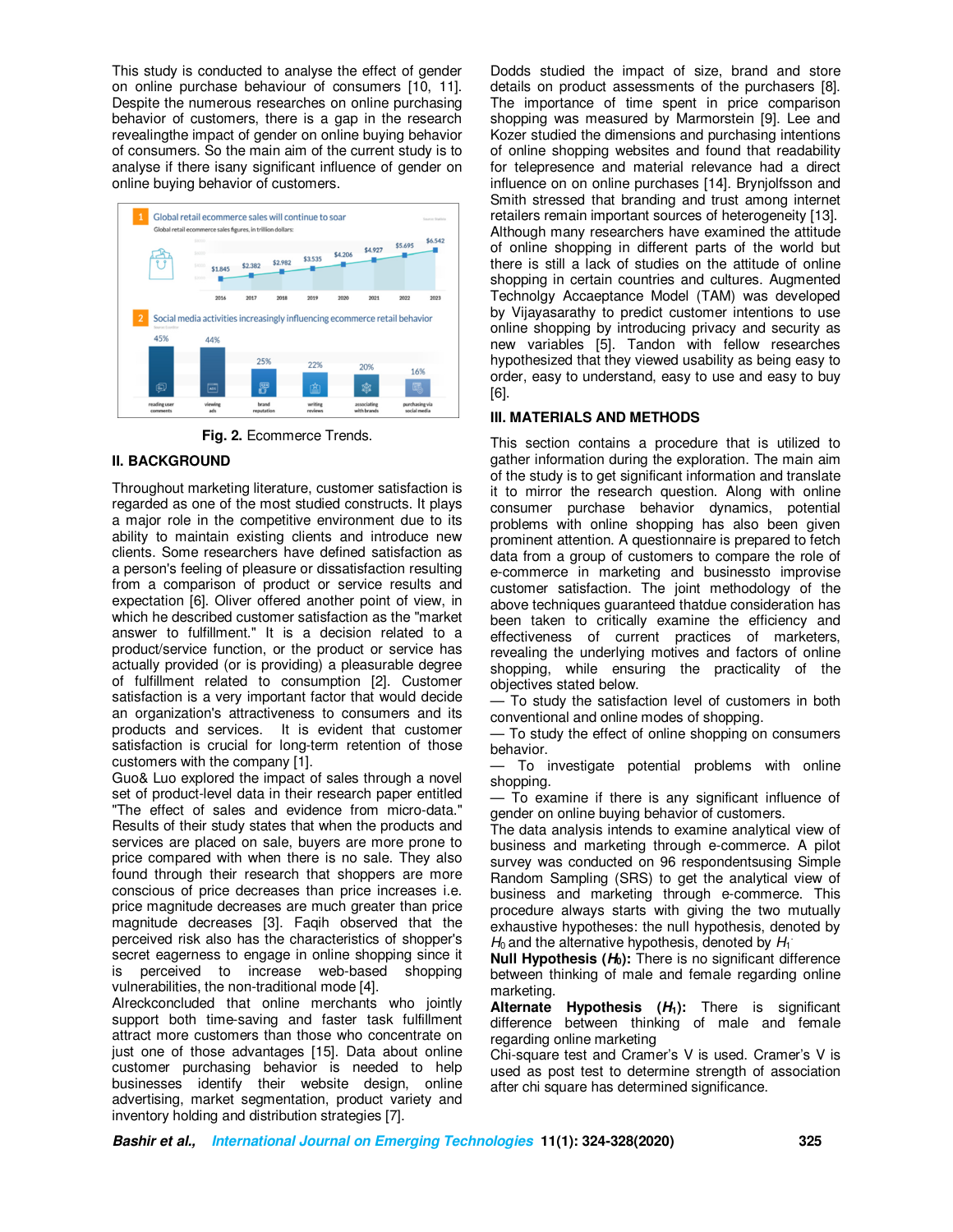#### **IV. STATISTICAL ANALYSIS, RESULTS AND DISCUSSION**

The statistical analysis based on the samples collected from the respondents to observe the response of the public in general regarding their view of business and marketing through e-commerce is studied extensively.

Both the male and female are of the view that online shopping saves time as compared to the traditional shopping methods, since the buyer can shop at his convenience. From the Table 1, it is observed that the Chi-square value is 1.06 with 2 degrees of freedom having P-value equal to 0.5886, which is greater than 0.05, therefore we accept our Null Hypothesis. Cramer's V shows moderate correlation between the variables under study.

There is contradiction in the views expressed by both the genders, as females are of the opinion that there are wide range of products available on the online platform for them whereas for males the choice is limited. As it is observed from the data in Table 2 that 76.47% support the fact that Online retailers have to go a long way to improve their product line.

From the Table 3, it is seen that the Chi-square value is 0.45 with two degrees of freedom and P value as 0.7985 which is greater than 0.05 therefore we accept our Null hypothesis. It infers that there is no significant difference in thinking of both the genders with respect to the growing popularity of online platform over the years. The value of Cramer's V in the Table 4 is 0.3803 showing very strong association between the variables under study. Females believe that online shopping is more beneficial than the traditional shopping methods as they can shop at their own convenient time and place. However there is a significant difference observed as males find traditional method more convenient than online shopping.

From the given Table 5, it is observed that Chi-square value is 24.17 with two degrees of freedom and P value is <0.0001 which is less than 0.05 therefore we reject our Null hypothesis and conclude that there is significant difference in thinking of both the genders with the respect to online shopping and delivery services. It is seen that the female find online shopping more convenient as it saves time and they can purchase products from the comfort of their own homes and workplaces.

## **Table 1: Does Online shopping save time?**

|          | <b>Male</b> | Female         | Total          | شمہ<br>$\sim$ | P-value | Cramer's | Remarks   |
|----------|-------------|----------------|----------------|---------------|---------|----------|-----------|
| Agree    | 29          | 34             | 63             |               |         |          |           |
| Neutral  | 15          | ຳ              | n,<br><b>L</b> | .06           | 0.5886  | 0.1019   | <b>NS</b> |
| Disagree |             |                | ॱ              | $df = 2$      |         |          |           |
| Total    | 51          | 5 <sub>1</sub> | 102            |               |         |          |           |

where,\*NS=Non-significant, \*S= Significant.

#### **Table 2: Are there wide range of products available on the Online platform?**

|          | <b>Male</b> | Female | <b>Total</b> | $\sim$<br>n       | P-value | Cramer's | Remarks |
|----------|-------------|--------|--------------|-------------------|---------|----------|---------|
| Agree    | 12          | 31     | 43           |                   |         |          |         |
| Neutral  | 23          | 13     | 36           | 14.69<br>$df = 2$ | 0.0006  | 0.3795   | ບ       |
| Disagree | 16          |        | 23           |                   |         |          |         |
| Total    | 51          | 51     | 102          |                   |         |          |         |

### **Table 3: Do you think that online shopping has gained momentum over the years?**

|           | Male | Female | Total | شمہ              | P-value | Cramer's | Remarks   |
|-----------|------|--------|-------|------------------|---------|----------|-----------|
| Yes       | 35   | 38     | 73    |                  |         |          |           |
| No        |      |        | 13    |                  | 0.7985  | 0.0664   | <b>NS</b> |
| Can't say |      |        | 16    | 0.45<br>$df = 2$ |         |          |           |
| Total     | 51   | 51     | 102   |                  |         |          |           |

### **Table 4: Do you agree that online shopping is more advantageous than the traditional shopping methods?**

|           | <b>Male</b> | Female | <b>Total</b> | $\sim$   | P-value | Cramer's | <b>Remarks</b> |
|-----------|-------------|--------|--------------|----------|---------|----------|----------------|
| Yes       | 15          | 34     | 49           |          |         |          |                |
| No        | 29          | 12     |              | 14.75    | 0.0006  | 0.3803   |                |
| Can't say |             |        | 12           | $df = 2$ |         |          |                |
| Total     | 51          | 51     | 102          |          |         |          |                |

### **Table 5: Do you think online shops and delivery services are convenient?**

|           | Male     | Female        | Total | شمہ<br>v          | P-value  | Cramer's | Remarks |
|-----------|----------|---------------|-------|-------------------|----------|----------|---------|
| Yes       | 10       | $\sim$<br>، ے | 37    |                   |          |          |         |
| No        | 32       |               | 40    | 24.17<br>$df = 2$ | < 0.0001 | 0.4868   | ັ       |
| Sometimes |          | 16            | 25    |                   |          |          |         |
| Total     | ົ<br>ا ت | 51            | 102   |                   |          |          |         |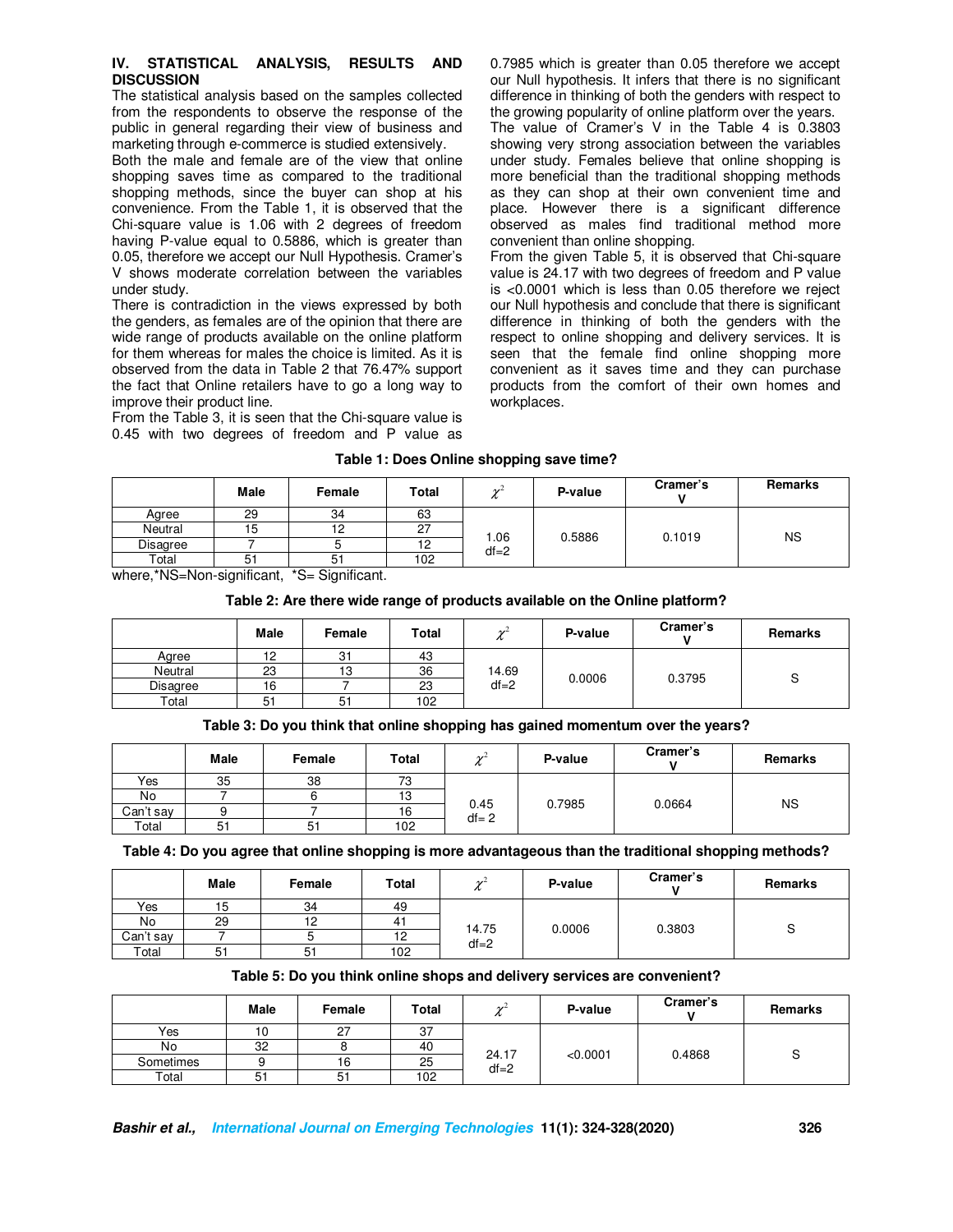It can be inferred from the Table 6 that females are highly satisfied with the services offered by the online retailers due to convenience, easy access to consumer reviews, latest discounts and price cuts, no salesperson pressure, easy comparison of prices of different products and wide range of options available. It seems that males enjoy the traditional shopping experience of purchasing from malls, supermarkets and Mom and Pop stores.

From the Table 7, it is analysed that the value of Chisquare is 17.99 and P value as 0.0001 which is less than 0.05 therefore we reject our Null hypothesis, also Cramer's V is 0.42 so we conclude that difference in the views of the males and females is highly significant.

It is observed from Table 8 that both the genders are of the opinion that online shopping can be risky at times as there are various privacy and security issues associated with online transactions in form of scams and hoaxes.

From the Table 9 we observe that females find online shipping charges reasonable as compared to males,

reason being they have a choice to compare the prices of different retailers before making the purchase. The P value observed is 0.0014 which is less than 0.05 so we reject our Null hypothesis.

It can be inferred from the Table 10 that females have switched from traditional method of purchasing to online medium due to the convenience associated with online purchase as they get wide variety and range of products with better discounts and product comparisons available.

Since females are more used to shopping online they regularly review customer feedbacks so as to make informed decision about the products. On the other hand we see that males are not inclined towards online shopping so they are not keen on customers review when deciding on making an online purchase. From the Table 11, it is analysed that P value is 0.0349 which is less than 0.05 therefore we reject our Null hypothesis and conclude that there is significant difference in thinking of both the gender.

|                       | <b>Male</b> | Female | Total | $\mathcal{V}^{\mathcal{L}}$ | P-value | Cramer's | Remarks |
|-----------------------|-------------|--------|-------|-----------------------------|---------|----------|---------|
| <b>Strongly Agree</b> |             | 26     | 35    |                             |         |          |         |
| Somewhat Agree        | 10          |        | 21    |                             |         |          |         |
| Strongly<br>Disagree  | 8           | 6      | 14    | 16.59                       | 0.0009  | 0.403    | S       |
| Somewhat<br>Disagree  | 24          | 8      | 32    | $df = 3$                    |         |          |         |
| Total                 | 51          | 51     | 102   |                             |         |          |         |

**Table 7: Do you get competitive prices on the online platform?** 

|           | Male | Female | Total | $\sim$<br>n                 | P-value | Cramer's | Remarks |
|-----------|------|--------|-------|-----------------------------|---------|----------|---------|
| Yes       |      | 29     | 43    |                             |         |          |         |
| No        |      | 12     | 18    | 17.99<br>0.0001<br>$df = 2$ |         | 0.42     | ບ       |
| Sometimes | 31   | 10     | 41    |                             |         |          |         |
| Total     | 51   | 51     | 102   |                             |         |          |         |

**Table 8: Do you believe online shopping can be risky at times?** 

|           | Male | Female | Total | $\sim$<br>n      | P-value | Cramer's | Remarks   |
|-----------|------|--------|-------|------------------|---------|----------|-----------|
| Yes       |      |        | 16    |                  |         |          |           |
| No        | 27   | 23     | 50    | 0.68<br>$df = 2$ | 0.7118  | 0.0816   | <b>NS</b> |
| Sometimes | Ē    | 19     | 36    |                  |         |          |           |
| Total     | 51   | 51     | 102   |                  |         |          |           |

**Table 9: According to you the shipping charges for the products you purchase online are.** 

|            | <b>Male</b> | Female | <b>Total</b> | $\sim$<br>n       | P-value | Cramer's | Remarks |
|------------|-------------|--------|--------------|-------------------|---------|----------|---------|
| High       | 24          |        | 30           |                   | 0.0014  | 0.3915   | c<br>っ  |
| Reasonable | 15          | 25     | 40           |                   |         |          |         |
| Moderate   |             | 13     | 22           | 15.63<br>$df = 3$ |         |          |         |
| Low        | C           |        | 10           |                   |         |          |         |
| Total      | 51          | 51     | 102          |                   |         |          |         |

# **Table 10: Does the convenience offered by online shopping makes you shop more ?**

|          | Male | Female | Total | $\sim$<br>$\sim$ | P-value  | Cramer's | Remarks |
|----------|------|--------|-------|------------------|----------|----------|---------|
| Agree    |      | 27     | 44    |                  |          |          |         |
| Neutral  |      | 19     | 28    | 19.18            | < 0.0001 | 0.4336   |         |
| Disagree | 25   |        | 30    | $df = 2$         |          |          |         |
| Total    | 51   | 51     | 102   |                  |          |          |         |